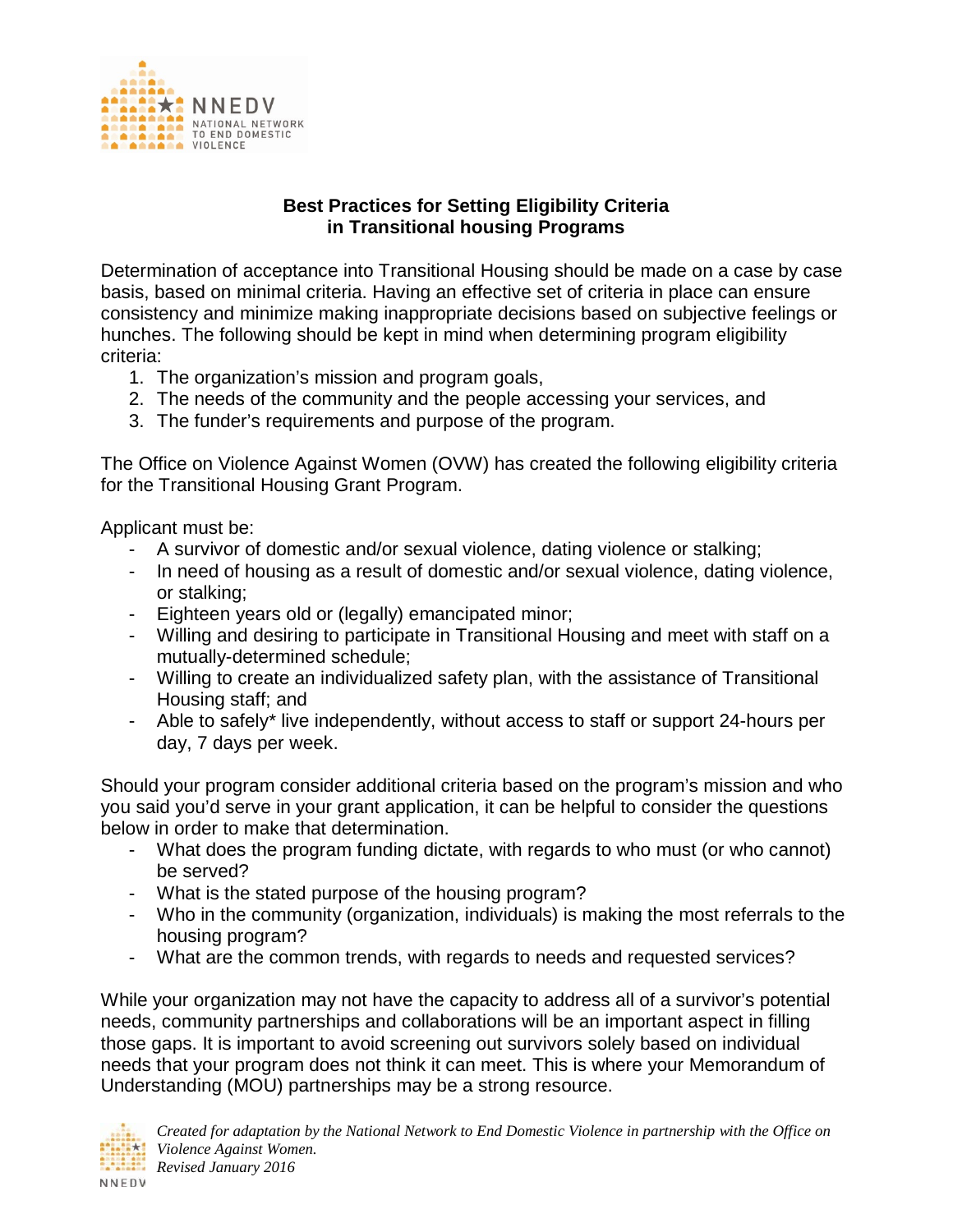

## **Considerations**

Many programs set eligibility based upon the program's own definition of success in fear of failing or not meeting funder expectations, and as a result only screen in survivors who are believed to be the most 'motivated' or those who have already proven themselves 'successful'.

One example is setting eligibility criteria based on previous stays in an emergency shelter and/or based on the survivor's behavior in shelter. Both of these criteria assume that survivors who are accepted into shelter and subsequently follow the rules and 'work towards their goals' are more appropriate for transitional housing. These assumptions are based on the program's perceptions about which survivors are least difficult to serve; or which have the fewest barriers and obstacles; or who are most likely meet the program's ultimate definition of 'success' (for example, permanent housing). In short, acceptance decisions should not be made based on assumptions, but instead based on some basic pre-set eligibility criteria.

A program's success will of course be in part defined by outcomes, usually specified by the funder. *But it must also be defined by the survivor*. Transitional housing programs should define program success by *what the program accomplished on behalf of the survivor or in partnership with the survivor; what services, information and assistance were provided and the manner in which they were provided*. For example:

- Did the survivor get what they needed from the program?
- Did the survivor have a positive experience? Did they feel respected and valued?
- Did the program do everything it could to help this person reach *their* goals?

When success is reframed in this way, it becomes clearer that ensuring program success is not based on screening out the survivors with the most needs, or those who have not yet proven themselves successful. *When success is defined differently for each survivor and her experience in the program, it can be met regardless of what a survivor's specific goals or capabilities.*

## The Bottom Line

Funding for housing programs is limited. As such, programs are always attempting to utilize all resources wisely. This is a necessary and admirable approach in any non-profit organization. However, we must be careful not to expend resources only for those we determine 'deserving'. *The goal is to help survivors*. The role of the program is not to determine in advance who deserves help or who will be the most successful, based on our own definition of success.